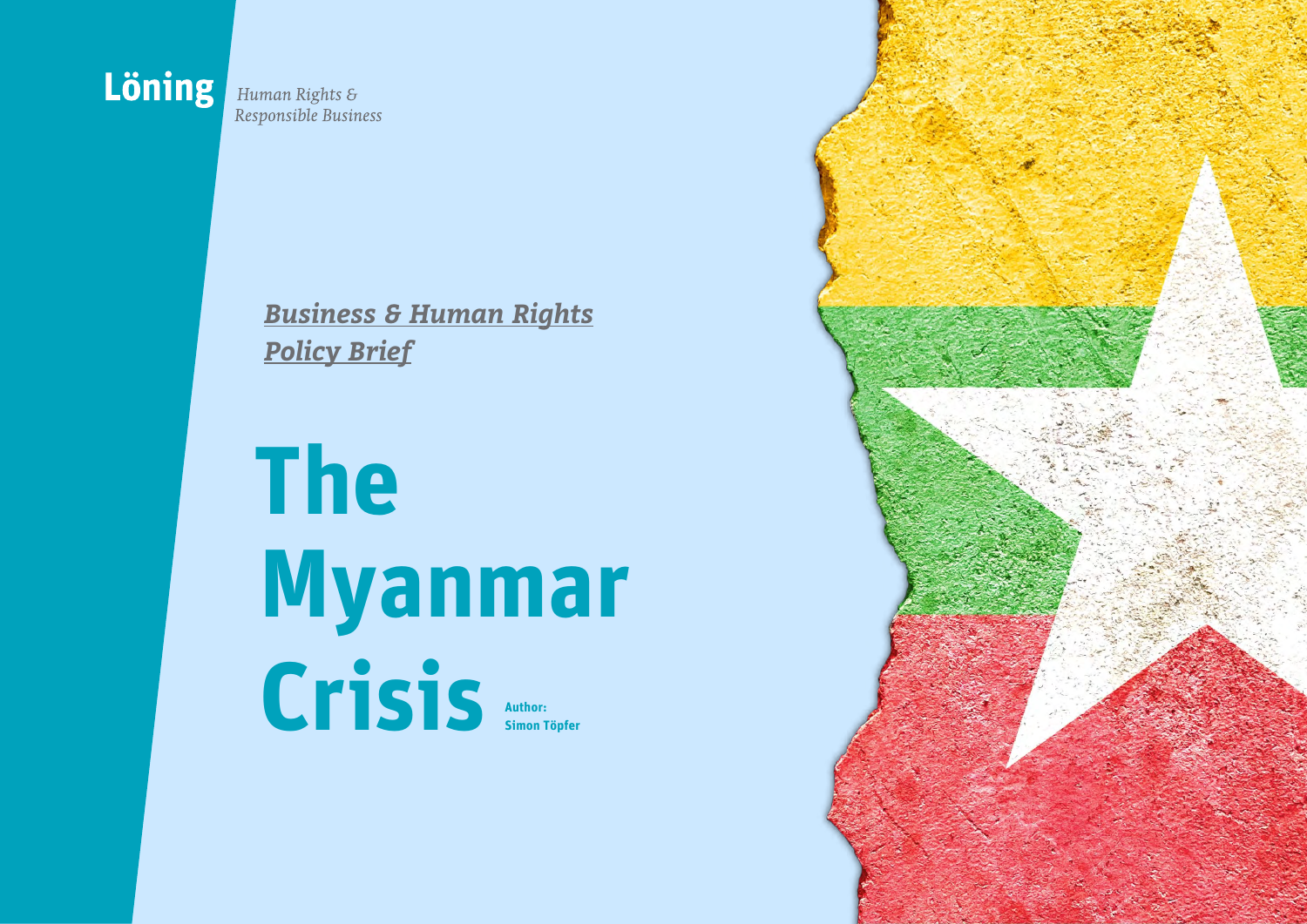## **Ongoing protests in Myanmar The international reaction**

Two months after the military coup on February 1st, 2021 that overthrew the elected government led by Aung San Suu Kyi, protests against the military regime have all but died down. The military *(Tatmadaw)* under the leadership of Min Aung Hlaing was unwilling to accept the electoral victory of the civil branch of government, which has come to share power with army leaders. Hence, the fragile transition towards a democratic system underway since 2011 has come to an abrupt halt, while leading government figures have been detained or placed under arrest (among them Ms Suu Kyi) and await trial on inflated charges. The subsequent wave of public protest is met with relentless force by the *Tatmadaw:* as of April 27th, 755 protesters have been killed and more than 3300 remain detained, according to the Assistance Association for Political Prisoners which monitors the situation.**01** Pro-democracy politicians have formed a National Unity Government (NUG) in opposition to the military regime and seek international support and actions against the military regime.

### *Executive Summary*

- Increasing pressure from activists and international community on multinational companies
- Companies with operations in Myanmar should reassess their operations concerning ties to military
- Businesses must strengthen human rights along own supply chain

Regional member states of the Association of South East Asian Nations (ASEAN) in part attempt to pressure Min Aung Hlaing and his leadership to end their crackdown on protesters. Although ASEAN maintains a culture of strict non-interference, it called an emergency meeting on April 24th to discuss the Myanmar crisis. It laid out a five-point consensus**02** to end violence and encourage dialogue, though it is unclear how these steps will be implemented. China, which has a strong economic interest in the country and the health of the China-Myanmar Economic Corridor, has blocked any meaningful international action. Yet, unrest and uncertainty threaten this economic health which may lead the Chinese to take on a different approach. Moreover, Chinese-affiliated businesses have been targets of protesters, prompting a statement by the Chinese Embassy in Yangon urging the regime to control protests.**<sup>03</sup>**

Western countries, among them the US, the UK**04** and the EU**05** have imposed economic sanctions on state-owned gem conglomerates, the Myanmar Economic Holdings Public Company Limited (MEHL) and the Myanmar Economic Corporation Limited (MEC). Similarly, the UN Human Rights Council passed a resolution in late March reinstating its 2019 call based on a report by a UN Fact Finding Mission**06** and emphasizing that no company engaged in or with links to Myanmar should do business with the military. MEHL and MEC are engaged in various economic sectors such as mining, banking, oil, and tourism and generate crucial income for the *Tatmadaw.*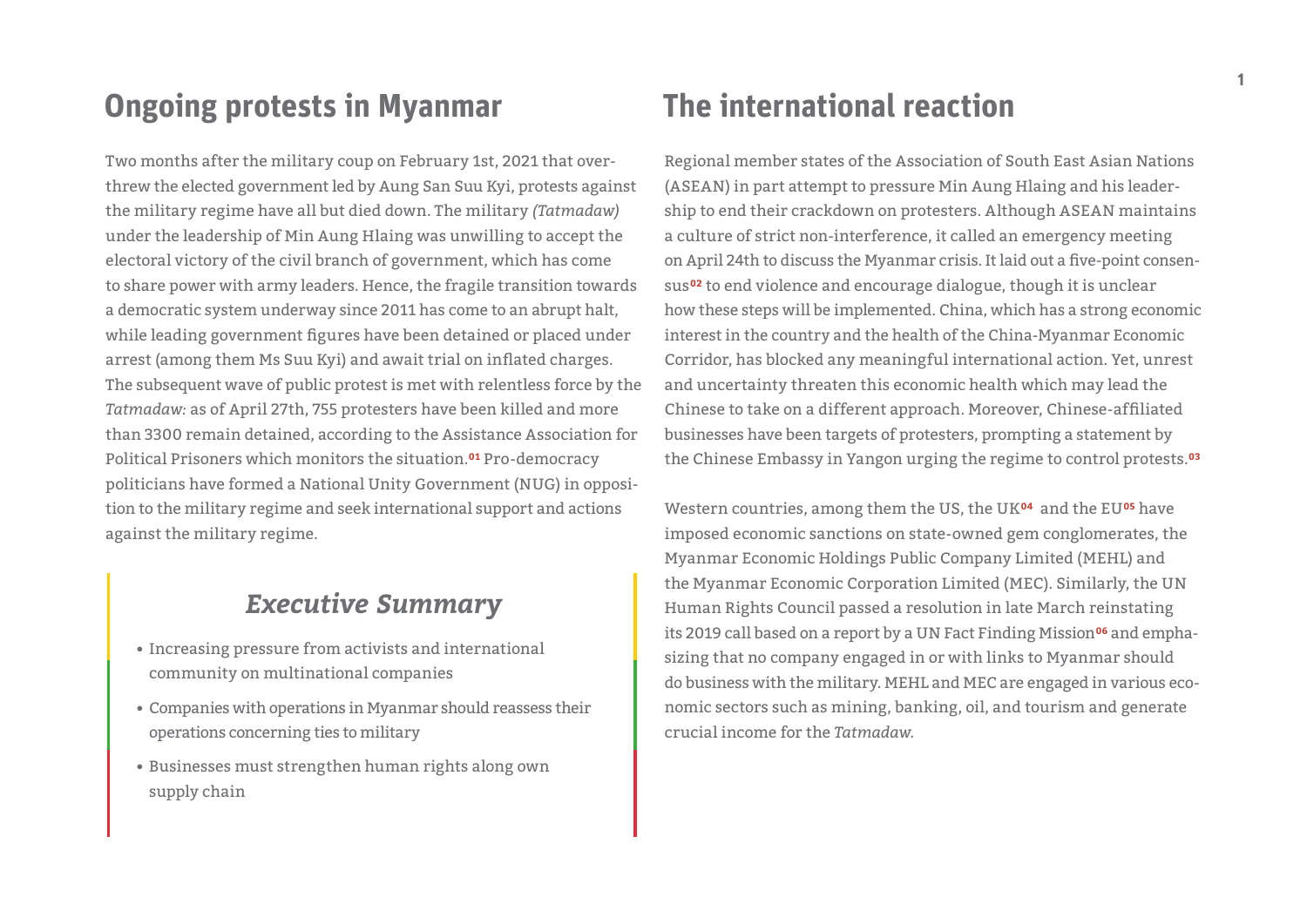## **How does the situation impact businesses operating in Myanmar?**

If countries with more leverage over the military junta (China and Thailand, among others) continue to engage in symbolical actions of condemnation, such measures will fall short of bringing an end to the violence and the parties to the negotiation-table. Nonetheless, such actions by the EU, the US and the UK add to pressure by protesters, rights groups, and ethical trading initiatives on businesses. Specifically, these coalitions of groups demand businesses to publicly condemn the coup and support the pro-democracy movement, closely monitor the situations in factories to protect workers' rights and to identify and cut business ties to entities that are connected to the *Tatmadaw.* This directs renewed focus on previous calls for business action. As indicated before, in 2019, a UN Fact Finding Mission singled out multinationals conducting business with MEC and MEHL and stated that "no business enterprise (…) should enter into an economic or financial relationship forces of Myanmar, in particular the Tatmadaw",**07** as a response to the army's massacre of Rohingya Muslims and other human rights violations. It is now apparent, that some companies listed in the report chose to ignore the call and are under substantial pressure to act.

Such action is indeed now visible as more than 60 international and 160 Myanmar corporations have signed the "Statement by Concerned Business Operating in Myanmar"**08** by the Myanmar Centre for Responsible Business vowing to respect International Labour Organization Conventions and the UN Guiding Principles on Business and Human Right in the country. Moreover, an increasing number of multinationals halt joint ventures and operations with state-owned enterprises connected to the *Tatmadaw,* reduce their presence in Myanmar and suspend orders from their local suppliers. There is also increasing pressure from an investors' standpoint: Adani Ports & SEZ Ltd, an Indian multinational company, is to be removed from S&P Dow Jones' sustainability index for the business' ties with Myanmar's military.**09** Other companies have come under targeted pressure such as Posco International, a Korean steelmaker. While it announced that it was in talks with MEHL on ending business relations, it has so far refused to terminate its business ties with the Myanmar Oil and Gas Enterprise, which is particularly criticised by activists.**<sup>10</sup>**

While companies must reassess their business operations in Myanmar, they should be careful not to penalise the working population and minimise any negative consequence for them to the greatest extent possible.

**01** Assistance Association for Political Prisoners (Burma) [\(2021\)](https://aappb.org/). | **02** The Association of Southeast Asian Nations [\(2021\)](https://asean.org/storage/Chairmans-Statement-on-ALM-Five-Point-Consensus-24-April-2021-FINAL-a-1.pdf), Chairman's Statement on the ASEAN Leaders' Meeting 24 April 2021. | **03** See for instance: CNN [\(2021\),](https://edition.cnn.com/2021/03/15/asia/myanmar-deaths-chinese-factories-intl-hnk/index.html) Chinese factories set on fire and at least 38 killed in Myanmar's deadliest day since coup.; Foreign Policy [\(2021\),](https://foreignpolicy.com/2021/03/17/myanmar-china-coup-protests-factory-fires/) China Finds Itself Under Fire in Myanmar | **04** The BBC [\(2021\)](https://www.bbc.com/news/business-56248559), Myanmar coup: Could sanctions on the military ever work? | **05** The European Council [\(2021\)](https://www.consilium.europa.eu/en/press/press-releases/2021/04/19/myanmar-burma-eu-imposes-sanctions-on-10-individuals-and-two-military-controlled-companies-over-the-february-military-coup-and-subsequent-repression/), Press Release: Myanmar/Burma: EU imposes sanctions on 10 individuals and two military-controlled companies over the February military coup and subsequent repression. | **06** United Nations [\(2021\),](https://www.ohchr.org/Documents/HRBodies/HRCouncil/FFM-Myanmar/EconomicInterestsMyanmarMilitary/A_HRC_42_CRP_3.pdf) The economic interests of the Myanmar military – Independent International Fact-Finding Mission on Myanmar (A/HRC/42/CRP.3). | **07** United Nations [\(2021\),](https://www.ohchr.org/Documents/HRBodies/HRCouncil/FFM-Myanmar/EconomicInterestsMyanmarMilitary/A_HRC_42_CRP_3.pdf) The economic interests of the Myanmar military – Independent International Fact-Finding Mission on Myanmar (A/HRC/42/CRP.3), para. 9. | **08** Myanmar Centre for Responsible Business [\(2021\),](https://www.myanmar-responsiblebusiness.org/news/statement-concerned-businesses.html) Statement by Concerned Businesses Operating in Myanmar. | **09** Reuters [\(2021\)](https://www.reuters.com/business/sustainable-business/sp-dow-jones-indices-removes-adani-ports-sustainability-index-2021-04-13/), Adani Ports to be removed from S&P index due to business links with Myanmar military. **10** Nikkei Asia [\(2021\)](https://asia.nikkei.com/Business/Companies/South-Korea-s-Posco-to-stick-with-Myanmar-gas-business), South Korea's Posco to stick with Myanmar gas business.